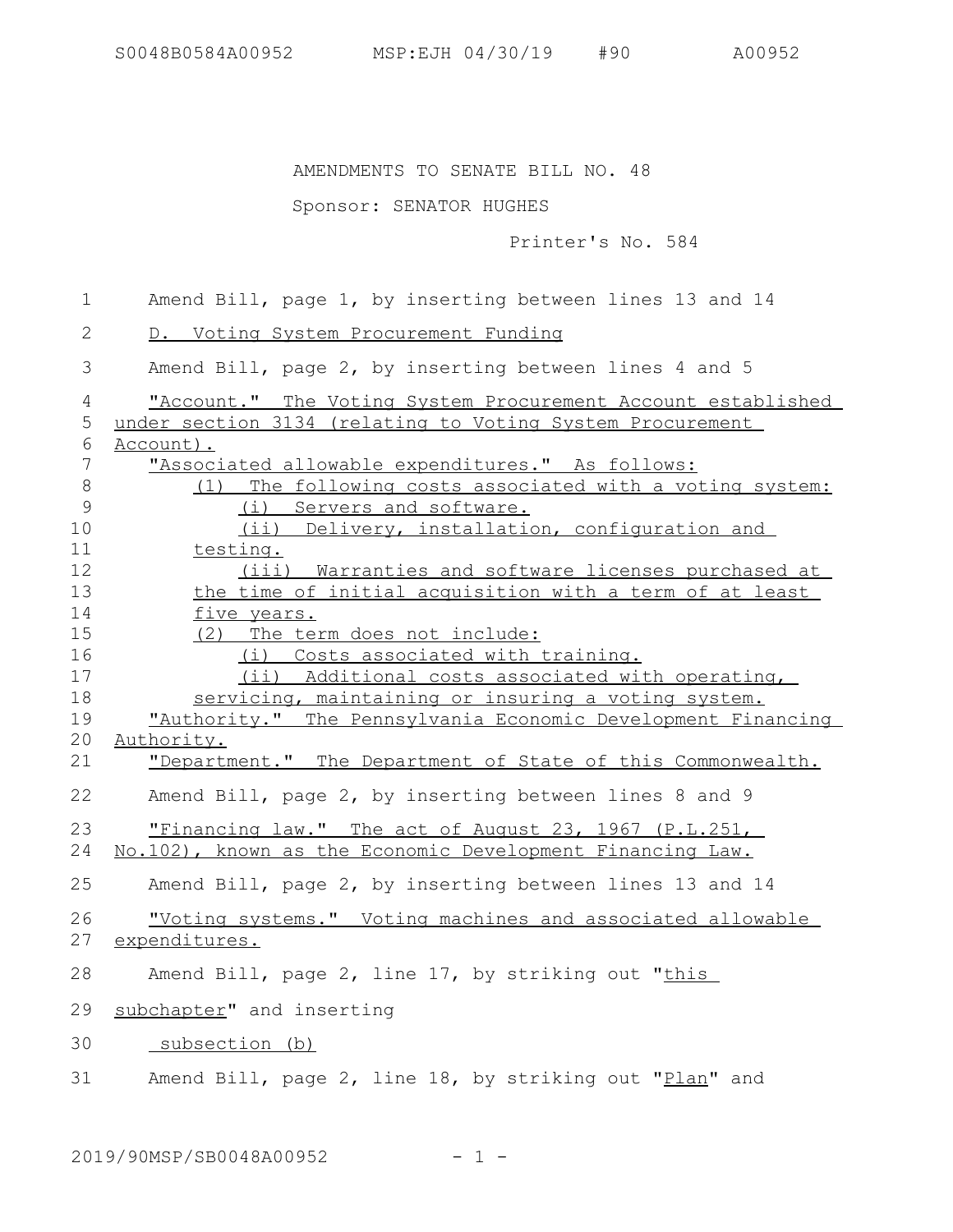| $\mathbf 1$    | inserting                                                                                                                                        |
|----------------|--------------------------------------------------------------------------------------------------------------------------------------------------|
| 2              | Notice requirement                                                                                                                               |
| 3              | Amend Bill, page 2, lines 20 through 22, by striking out                                                                                         |
| 4              | "submit a written plan to the President" in line 20, all of line                                                                                 |
| 5              | 21 and "Representatives" in line 22 and inserting                                                                                                |
| 6              | <u>provide written notice to the commission</u>                                                                                                  |
| 7              | Amend Bill, page 2, line 22, by striking out "180" and                                                                                           |
| 8              | inserting                                                                                                                                        |
| 9              | $-30$                                                                                                                                            |
| 10             | Amend Bill, page 2, lines 22 and 23, by striking out                                                                                             |
| 11             | "effective date of replacement, containing each of" and                                                                                          |
| 12             | inserting                                                                                                                                        |
| 13<br>14       | disapproval or decertification, the written notice shall<br>contain                                                                              |
| 15             | Amend Bill, page 2, line 24, by inserting after "The"                                                                                            |
| 16<br>17       | name or other description of the voting apparatuses<br>being disapproved or decertified and the                                                  |
| 18             | Amend Bill, page 2, lines 25 through 28, by striking out all                                                                                     |
| 19             | of lines 25 through 27 and "(3)" in line 28 and inserting                                                                                        |
| 20             | (2)                                                                                                                                              |
| 21             | Amend Bill, page 2, line 29, by striking out the period after                                                                                    |
| 22             | "apparatuses" and inserting                                                                                                                      |
| 23<br>24<br>25 | , including a summary of the input received and<br>recommendations, if any, received from the commission under<br>subsection (c) (1).            |
| 26             | Amend Bill, page 2, line 30, by striking out "(4)" and                                                                                           |
| 27             | inserting                                                                                                                                        |
| 28             | (3)                                                                                                                                              |
| 29             | Amend Bill, page 2, line 30, by striking out "replacement."                                                                                      |
| 30             | and inserting                                                                                                                                    |
| 31<br>32<br>33 | the disapproval or decertification and the date of the<br>municipal or general election in which replacement voting<br>apparatuses must be used. |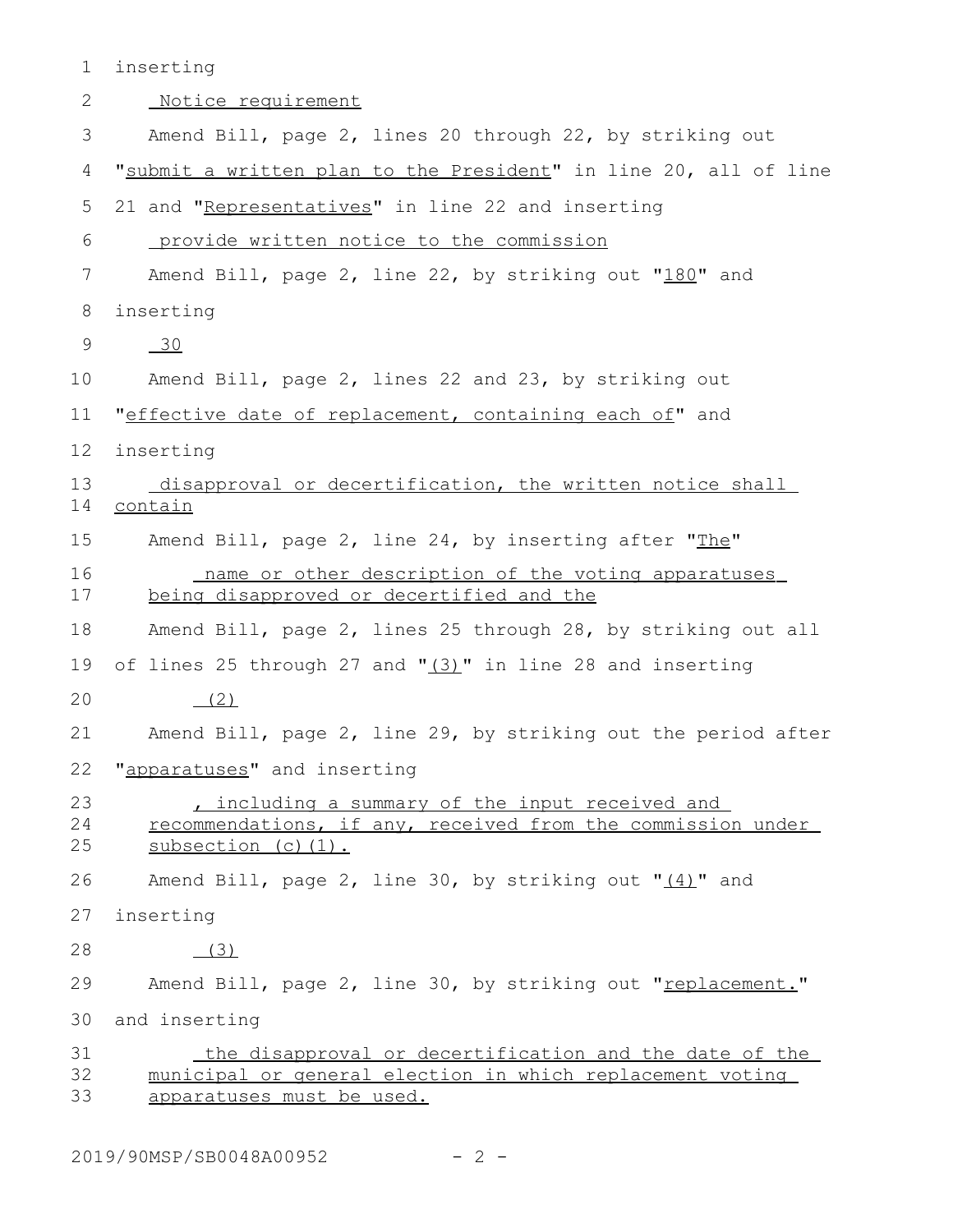Amend Bill, page 3, lines 2 and 3, by striking out "receipt of the written plan under subsection (b) by" and inserting the effective date of this section, Amend Bill, page 3, lines 4 and 5, by striking out ",  $a$ commission shall be established" and inserting shall establish a Voting System Decertification Commission Amend Bill, page 3, line 7, by striking out "Review the written plan." and inserting Consult with and make recommendations to the department relating to the department's voting system decertification plan, if a plan is available. Amend Bill, page 3, lines 9 and 10, by striking out all of said lines and inserting issue of voting system decertification and voting system security in this Commonwealth. Amend Bill, page 3, lines 27 through 30; page 4, lines 1 through 4; by striking out all of lines 27 through 30 on page 3, all of lines 1 through 3 and  $"$  $(E)$  (D)" in line 4 on page 4 and inserting (A) A summary of the activities conducted by the commission under subparagraphs (i) and (ii).  $(B)$ Amend Bill, page 4, line 5, by inserting after "necessary" to ensure voting system security Amend Bill, page 4, lines 8 through 12, by striking out all of said lines Amend Bill, page 4, line 21, by striking out "(III)" and inserting  $(i)$ Amend Bill, page 4, line 24, by striking out "OR THEIR DESIGNEES" 1 2 3 4 5 6 7 8 9 10 11 12 13 14 15 16 17 18 19 20 21 22 23 24 25 26 27 28 29 30 31 32

2019/90MSP/SB0048A00952 - 3 -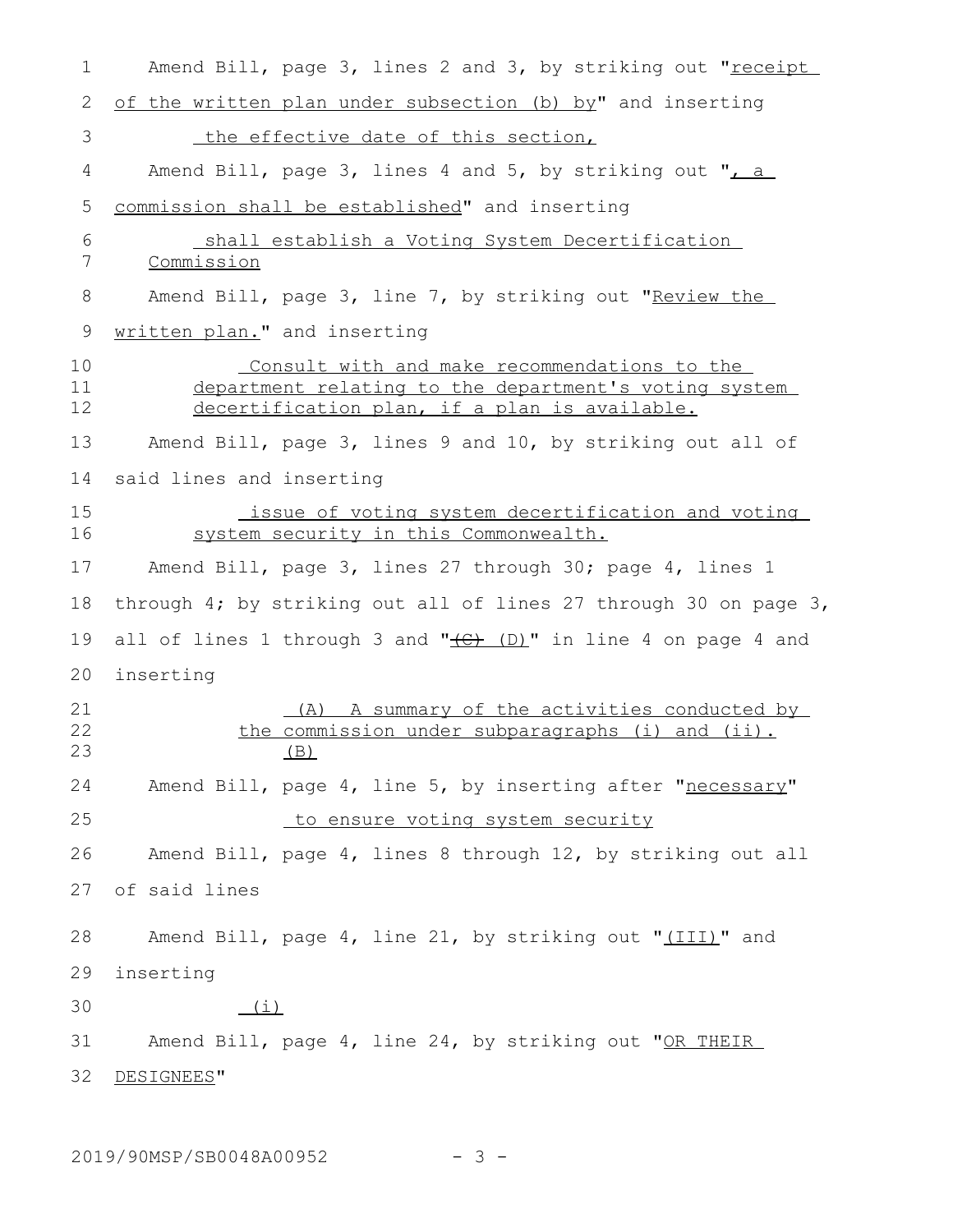| 1                                     | Amend Bill, page 4, line 25, by striking out "(IV)" and                                                                                                                                                                                                                                                                                                                                                                           |
|---------------------------------------|-----------------------------------------------------------------------------------------------------------------------------------------------------------------------------------------------------------------------------------------------------------------------------------------------------------------------------------------------------------------------------------------------------------------------------------|
| 2                                     | inserting                                                                                                                                                                                                                                                                                                                                                                                                                         |
| 3                                     | (iii)                                                                                                                                                                                                                                                                                                                                                                                                                             |
| 4                                     | Amend Bill, page 4, line 30; page 5, line 1; by striking out                                                                                                                                                                                                                                                                                                                                                                      |
| 5                                     | "OR" in line 30 on page 4 and "THEIR DESIGNEES" in line 1 on                                                                                                                                                                                                                                                                                                                                                                      |
| 6                                     | page 5                                                                                                                                                                                                                                                                                                                                                                                                                            |
|                                       |                                                                                                                                                                                                                                                                                                                                                                                                                                   |
| 7                                     | Amend Bill, page 5, lines 2 and 3, by striking out all of                                                                                                                                                                                                                                                                                                                                                                         |
| 8                                     | said lines and inserting                                                                                                                                                                                                                                                                                                                                                                                                          |
| 9<br>10<br>11<br>12<br>13<br>14<br>15 | (3) The President Pro Tempore of the Senate shall set a<br>date, time and place for the organizational meeting of the<br>commission, which shall be no later than 10 days after the<br>commission has been appointed. At the organizational meeting,<br>the members of the commission shall elect co-chairs who may<br>not be members of the same political party. The members also<br>may elect a vice chair and other officers. |
| 16                                    | Amend Bill, page 5, lines 8 and 9, by striking out "IN                                                                                                                                                                                                                                                                                                                                                                            |
| 17                                    | COOPERATION WITH THE DEPARTMENT"                                                                                                                                                                                                                                                                                                                                                                                                  |
| 18                                    | Amend Bill, page 5, by inserting between lines 14 and 15                                                                                                                                                                                                                                                                                                                                                                          |
| 19<br>20<br>21<br>22<br>23<br>24      | (d) Construction.--Nothing under this section shall be<br>construed to interfere with the Secretary of the Commonwealth's<br>authority to revoke the approval of a voting machine that, upon<br>reexamination, can no longer be safely used by electors at<br>elections as provided under section 1106(c) of the Election<br>Code.                                                                                                |
| 25                                    | Amend Bill, page 5, by inserting between lines 20 and 21                                                                                                                                                                                                                                                                                                                                                                          |
| 26<br>27<br>28                        | SUBCHAPTER D<br>VOTING SYSTEM PROCUREMENT FUNDING<br>Sec.                                                                                                                                                                                                                                                                                                                                                                         |
| 29<br>30<br>31<br>32                  | 3131. Declaration of policy.<br>3132. Powers of authority.<br>3133. Bond issuance.<br>3134. Voting System Procurement Account.                                                                                                                                                                                                                                                                                                    |
| 33<br>34                              | 3135. County voting system grant program.<br>§ 3131. Declaration of policy.                                                                                                                                                                                                                                                                                                                                                       |
| 35                                    | The General Assembly finds and declares as follows:                                                                                                                                                                                                                                                                                                                                                                               |
| 36                                    | (1) In January 2019, the Blue Ribbon Commission on                                                                                                                                                                                                                                                                                                                                                                                |
| 37                                    | Pennsylvania's Election Security issued a comprehensive                                                                                                                                                                                                                                                                                                                                                                           |
| 38                                    | report, which included recommendations, on the issue of                                                                                                                                                                                                                                                                                                                                                                           |
| 39                                    | election security and the Commonwealth's voting systems.                                                                                                                                                                                                                                                                                                                                                                          |
| 40                                    | The commission found that "the bulk of<br>(2)                                                                                                                                                                                                                                                                                                                                                                                     |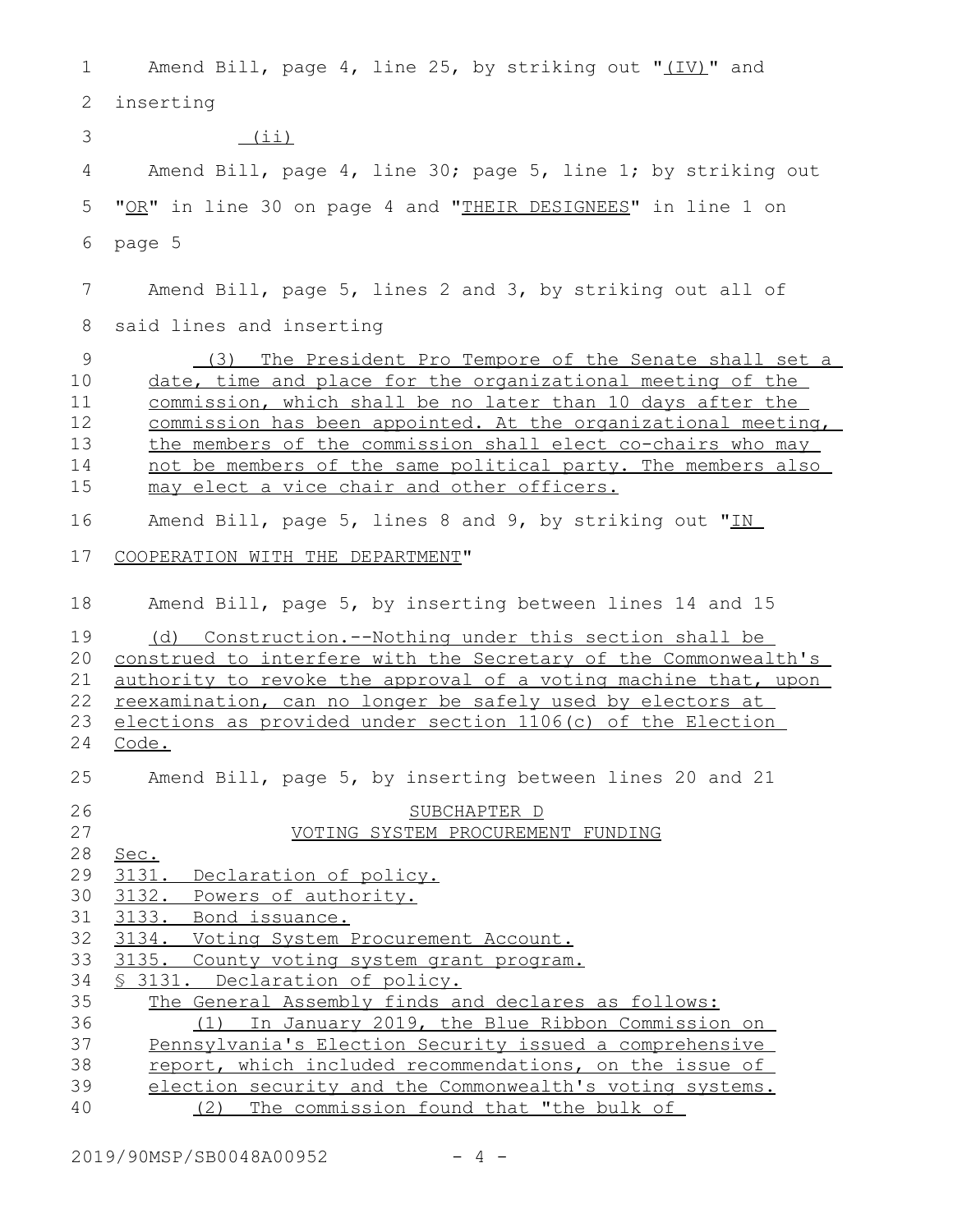| 1              | Pennsylvania's voting machines are vulnerable to hacking and  |
|----------------|---------------------------------------------------------------|
| $\overline{2}$ | manipulation" and "[t]his vulnerability stems from many       |
| 3              | counties' use of insecure electronic voting systems that are  |
| $\overline{4}$ | susceptible to manipulation and offer no paper record - and   |
| 5              | therefore no way of verifying the tabulation of votes when    |
| 6              | the veracity of election results is questioned."              |
| $\sqrt{}$      | (3) The commission concluded that the paperless machines      |
| $8\,$          | posed a "clear and present danger" and that "replacing the    |
| $\mathcal{G}$  | systems with those that employ voter-marked paper ballots     |
| 10             | should be the most pressing priority for Pennsylvania         |
| 11             | officials to secure the Commonwealth's elections."            |
| 12             | (4) The commission made the following recommendations:        |
| 13             | <u>(i) Counties using direct recording electronic</u>         |
| 14             | systems should replace them with systems using voter-         |
| 15             | marked paper ballots, either by hand or by machine,           |
| 16             | before 2020 and preferably for the November 2019              |
| 17             | election, as directed by the department.                      |
| 18             | The department should decertify direct<br>$(i$ i)             |
| 19             | recording electronic voting systems following December        |
| 20             | 31, 2019, if not sooner.                                      |
| 21             | (iii) The department should not certify and counties          |
| 22             | should not procure direct recording electronic machines,      |
| 23             | not even with voter-verifiable paper audit trails, but        |
| 24             | instead systems that tabulate voter-marked paper ballots,     |
| 25             | which are retained for recounts and audits.                   |
| 26             | The Governor, General Assembly and counties<br>$(i\vee)$      |
| 27             | should explore creating financing mechanisms, such as         |
| 28             | <u>bond issuance, to assist counties with procuring more</u>  |
| 29             | secure electronic voting systems with voter-marked paper      |
| 30             | <u>records.</u>                                               |
| 31             | (5) As noted by the Blue Ribbon Commission on                 |
| 32             | Pennsylvania's Election Security, "Pennsylvanians, including  |
| 33             | public officials, must recognize that election security       |
| 34             | infrastructure requires reqular investments and upgrades.     |
| 35             | Our elections - and Pennsylvanians' faith in them - are not   |
| 36             | free."                                                        |
| 37             | The department and counties have begun the process<br>(6)     |
| 38             | of updating our voting infrastructure. As noted by the Blue   |
| 39             | Ribbon Commission on Pennsylvania's Election Security, "[t]he |
| 40             | cost of procuring new voting machine systems is not trivial   |
| 41             | for counties." Nor should the counties' procurement of new    |
| 42             | voting machine systems be an unfunded mandate.                |
| 43             | (7) Ensuring that this Commonwealth's elections are           |
| 44             | secure is an issue of Statewide concern, and it is in the     |
| 45             | best interests of this Commonwealth to provide funding for    |
| 46             | counties to procure new voting machines in the manner         |
| 47             | authorized under this subchapter so that each resident can    |
| 48             | have faith in the security of the Commonwealth's election     |
| 49             | infrastructure.                                               |
| 50             | § 3132. Powers of authority.                                  |
| 51             | In addition to its authority to issue bonds under the         |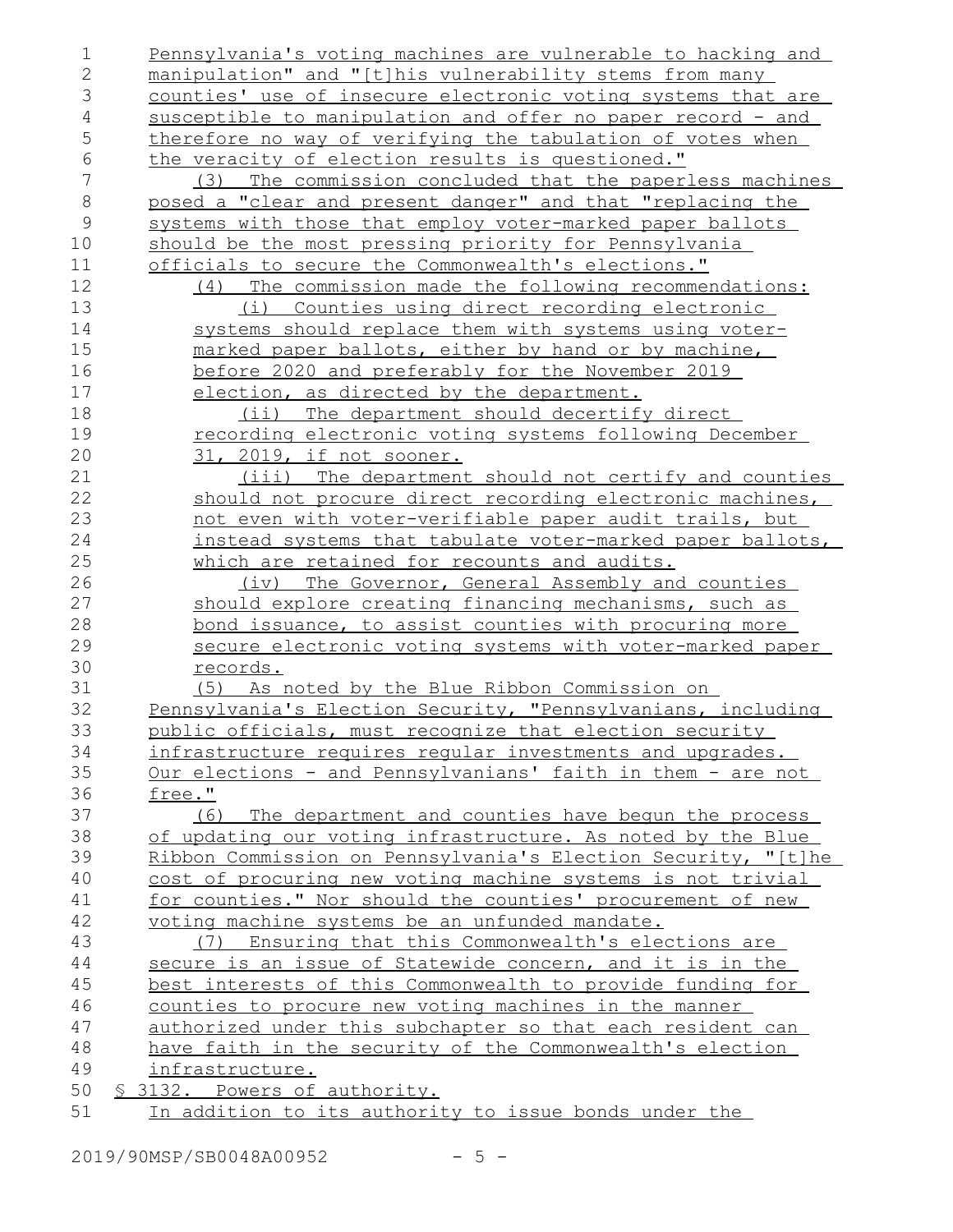| $\mathbf 1$    | financing law, the authority may issue bonds for purposes of                                                        |
|----------------|---------------------------------------------------------------------------------------------------------------------|
| 2              | providing financing to counties that purchase voting systems.                                                       |
| 3              | § 3133. Bond issuance.                                                                                              |
| 4              | (a) Debt and liability.--                                                                                           |
| 5              | (1) Bonds issued under this subchapter shall not be a                                                               |
| $\epsilon$     | debt or liability of the Commonwealth and shall not create or                                                       |
| $\overline{7}$ | constitute any indebtedness, liability or obligation of the                                                         |
| $\,8\,$        | Commonwealth.                                                                                                       |
| $\mathcal{G}$  | Bond obligations shall be payable solely from<br>(2)                                                                |
| 10             | revenues or money pledged or available for repayment as                                                             |
| 11             | authorized under this subchapter.                                                                                   |
| 12             | (3) Each bond must contain on its face a statement that:                                                            |
| 13             | The authority is obligated to pay the principal<br>(i)                                                              |
| 14             | of or interest on the bonds only from the revenues or                                                               |
| 15             | funds pledged or available for repayment as authorized                                                              |
| 16             | under this subchapter.                                                                                              |
| 17             | (ii) Neither the Commonwealth nor any county is                                                                     |
| 18             | obligated to pay the principal of or interest on the                                                                |
| 19             | bonds.                                                                                                              |
| 20             | (iii) The full faith and credit of the Commonwealth                                                                 |
| 21             | or of any county is not pledged to the payment of the                                                               |
| 22             | principal of or the interest on the bonds.                                                                          |
| 23             | (b) Limitations on bond issuance.--                                                                                 |
| 24             | (1) The authority shall issue bonds for voting system                                                               |
| 25             | reimbursements in an aggregate principal amount not to exceed                                                       |
| 26             | \$150,000,000, unless the authority and the department                                                              |
| 27             | determine this amount is insufficient to carry out the                                                              |
| 28             | purposes of this subchapter. If the authority and the                                                               |
| 29             | department determine the amount is insufficient to carry out                                                        |
| 30             | the purposes of this subchapter, the authority shall adopt a                                                        |
| 31             | resolution to petition the Secretary of the Budget to                                                               |
| 32             | increase the maximum aggregate principal amount. If the                                                             |
| 33<br>34       | Secretary of the Budget approves the petition, notice of the                                                        |
|                | approval shall be sent to the Legislative Reference Bureau                                                          |
| 35<br>36       | for publication in the Pennsylvania Bulletin.<br>(2)                                                                |
| 37             | The authority may not issue bonds for voting system<br>reimbursements, except refunding bonds, after June 30, 2020. |
| 38             | (3) The authority, in consultation with the department                                                              |
| 39             | and the Office of the Budget, shall determine the principal                                                         |
| 40             | amounts of taxable and tax-exempt bonds to be issued during a                                                       |
| 41             | fiscal year.                                                                                                        |
| 42             | The maturity date of the bonds may not exceed 15<br>(4)                                                             |
| 43             | years.                                                                                                              |
| 44             | Notwithstanding any other provision of law, the<br>(5)                                                              |
| 45             | authority, at the request of the department, may issue                                                              |
| 46             | refunding bonds at any time while bonds issued for voting                                                           |
| 47             | system reimbursements are outstanding if the final maturity                                                         |
| 48             | of any series of bonds being refunded is not extended.                                                              |
| 49             | (6) Interest on bonds issued under this subchapter and                                                              |
| 50             | refunding bonds authorized under this section shall be                                                              |
| 51             | payable at a time as the authority shall determine in the                                                           |
|                |                                                                                                                     |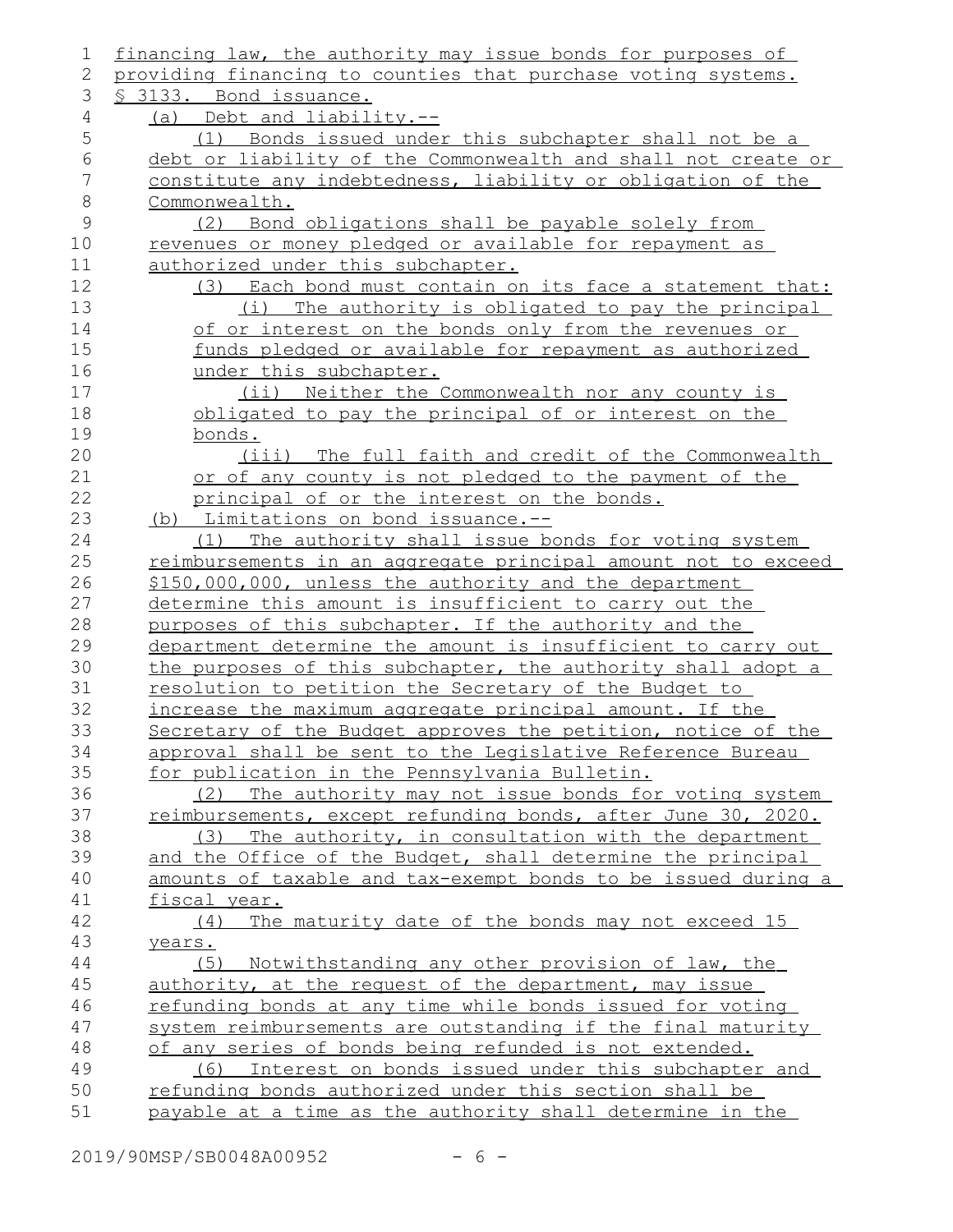| 1              | resolution authorizing the bonds and shall be subject to the                                                            |
|----------------|-------------------------------------------------------------------------------------------------------------------------|
| $\overline{2}$ | provisions of the financing law.                                                                                        |
| 3              | (7) The aggregate principal amount of bonds under this                                                                  |
| $\overline{4}$ | subsection shall not be subject to debt limitations on the                                                              |
| 5              | authority under the financing law.                                                                                      |
| $\sqrt{6}$     | (c) Service agreement authorized.--                                                                                     |
| $\sqrt{}$      | The authority and the department may enter into an<br>(1)                                                               |
| $\,8\,$        | agreement or service agreement to effectuate this subchapter,                                                           |
| $\mathsf 9$    | including an agreement to secure bonds issued for voting                                                                |
| 10             | system reimbursements, under which the department shall agree                                                           |
| 11             | to pay service charges to the authority in each fiscal year                                                             |
| 12             | that the bonds or refunding bonds are outstanding in amounts                                                            |
| 13             | sufficient to timely pay in full the debt service and any                                                               |
| 14             | other financing costs due on the bonds issued for voting                                                                |
| 15             | system reimbursements.                                                                                                  |
| 16             | (2) The department's payment of the service charges                                                                     |
| 17             | shall be subject to and dependent upon the appropriation of                                                             |
| 18             | funds by the General Assembly to the department for payment                                                             |
| 19             | of the service charges. The service agreement may be amended                                                            |
| 20             | or supplemented by the authority and the department in                                                                  |
| 21             | <u>connection with the issuance of any series of bonds or</u>                                                           |
| 22             | refunding bonds authorized under this section.                                                                          |
| 23             | (d) Review for form and legality.--For the purposes of                                                                  |
| 24             | issuing bonds under this article, the duties of the Attorney                                                            |
| 25             | General under section 204 of the act of October 15, 1980                                                                |
| 26             | (P.L.950, No.164), known as the Commonwealth Attorneys Act,                                                             |
| 27             | <u>relating to the issuance of bonds may be performed by the first</u>                                                  |
| 28             | deputy attorney general.                                                                                                |
| 29             | <u>S 3134. Voting System Procurement Account.</u>                                                                       |
| 30             | (a) Establishment.--The Voting System Procurement Account is                                                            |
| 31             | established as a restricted account in the State Treasury.                                                              |
| 32             | Deposit of bond proceeds.--The net proceeds of bonds,<br>(b)                                                            |
| 33             | other than refunding bonds, exclusive of costs of issuance,                                                             |
| 34             | reserves and any other financing charges, shall be transferred                                                          |
| 35             | by the authority to the State Treasurer for deposit into the                                                            |
| 36<br>37       | account. Money in the account shall be held solely for the<br>purpose of awarding grants to counties under section 3135 |
| 38             | (relating to county voting system grant program). The department                                                        |
| 39             | shall requisition payments due to counties from the account. To                                                         |
| 40             | pay for expenses related to the administration of the county                                                            |
| 41             | voting system grant program, the department, with the approval                                                          |
| 42             | of the Governor and the authority, may charge a fee against the                                                         |
| 43             | proceeds deposited in the account.                                                                                      |
| 44             | <u>S 3135. County voting system grant program.</u>                                                                      |
| 45             | (a) Duties of department.--The department shall implement                                                               |
| 46             | and administer a county voting system grant program for purposes                                                        |
| 47             | of awarding grants to counties for costs incurred in procuring                                                          |
| 48             | secure voting systems in accordance with this subchapter.                                                               |
| 49             | (b) Requirements.--The county voting system grant program                                                               |
| 50             | developed by the department under subsection (a) shall meet the                                                         |
| 51             | following requirements:                                                                                                 |